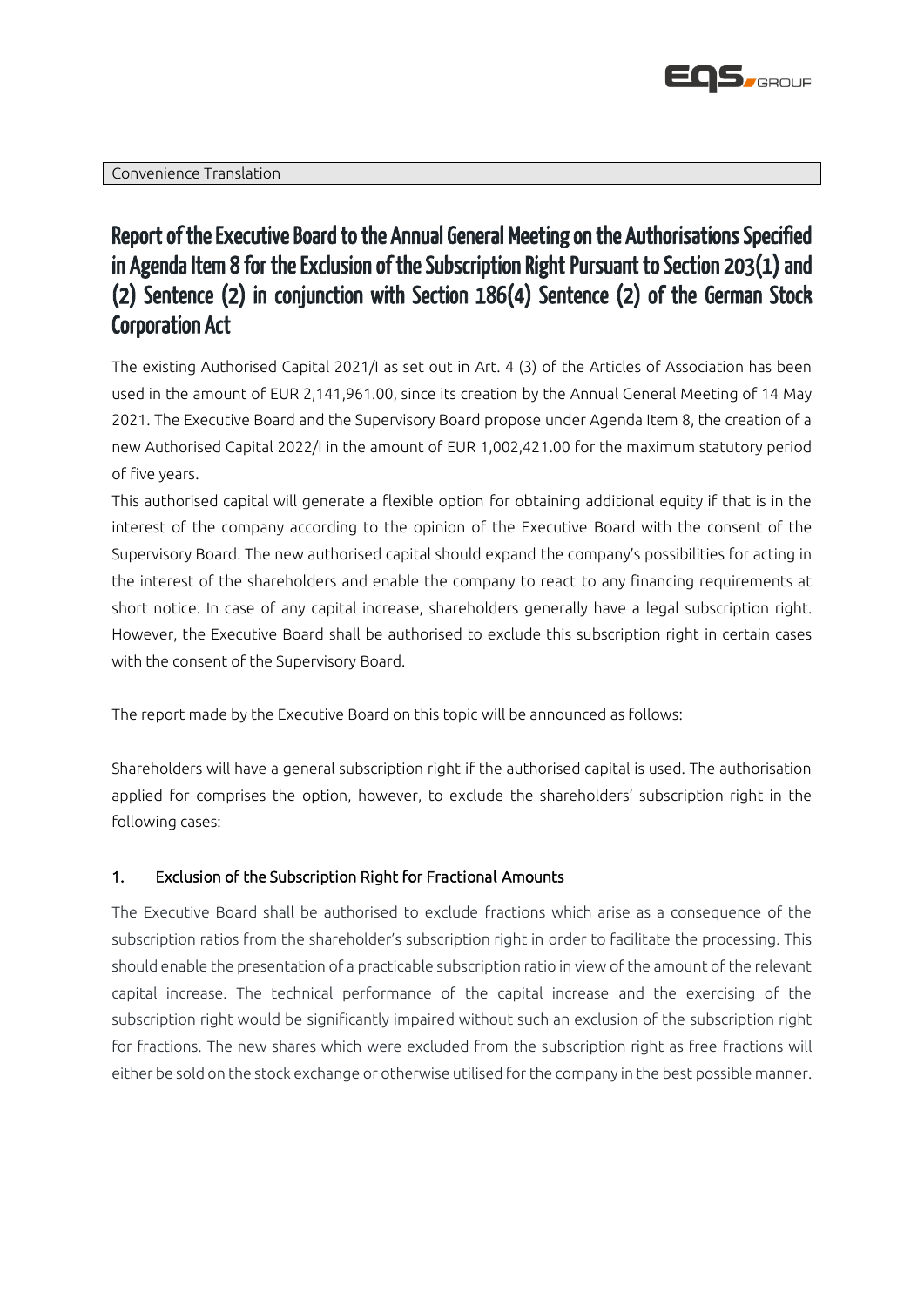

# 2. Exclusion of the Subscription Right in Case of a Capital Increase in Exchange for a Contribution in Kind

The authorisation to exclude subscription rights in capital increases against contributions in kind for the above mentioned purposes should enable the company to have treasury shares available to offer them as consideration when it acquires companies, parts of companies or an interest in a company or other essential operating resources or assets, including for accounts receivable against the company or Group companies. The authorisation to issue common shares and/or preferred shares for a capital increase should enable the company to have more leeway for financing the acquisition of companies, parts of companies or an interest in a company or any other essential operating resources or assets. This form of financing acquisitions is often requested and used in international competition and due to the increasing globalisation of the economy, all the more in times when it is difficult to obtain borrowings. The suggested authorisation should provide the company with the necessary scope for action to flexibly and quickly react to any opportunities opening up for acquiring companies, parts of companies or an interest in a company or other essential operating resources or assets, including accounts receivable against the company or Group companies. A capital increase based on a resolution of the Annual General Meeting can normally not be implemented within short notice, whenever purchasing options arise. This situation shall be remedied by the proposed creation of authorised capital with the exclusion of the subscription right if contributions in kind are used for acquiring companies, parts of companies or an interest in a company or other essential operating resources or assets, including accounts receivable against the company. Whenever common and/ or preferred shares are issued without exclusion of the subscription right, the relative participation ratio and the relative voting interest of existing shareholders will not decrease, if the subscription right is exercised. In case of an exclusion of the subscription right, the relative participation ratio and the relative voting interest of the existing shareholders would be decreased. However, if a subscription right is granted, it would not be possible to acquire companies, parts of companies or an interest in a company or other essential operating resources or assets, including accounts receivable against the company or Group companies, by granting shares and the benefits associated with such for the company and the shareholders could not be achieved. Whether this authorisation by excluding the subscription right should be used, will be verified on a case-by-case basis. The company has currently no concrete acquisition plans for which this option should be used. The Executive Board will only use the Authorised Capital 2022/I if a concrete purchase option arises and the Supervisory Board would only give its consent if such a purchase is in the recognised interest of the company.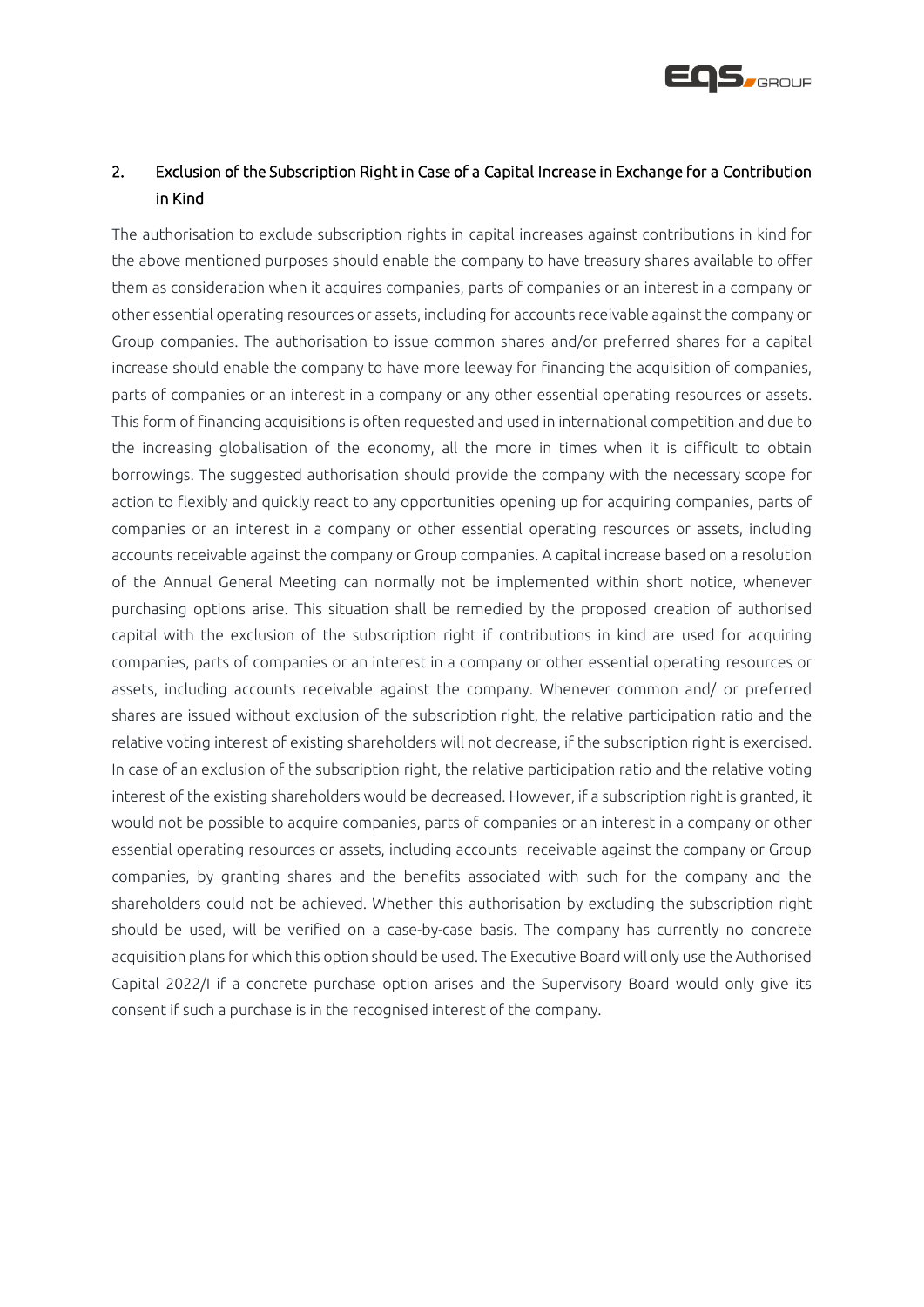

# 3. Exclusion of the Subscription Right in Case of Cash Capital Increases pursuant to Section 186(3) Sentence (4) of the German Stock Corporation Act

Section 186(3) sentence (4) of the German Stock Corporation Act provides that the subscription right can be excluded, in particular, if the capital increase against cash contributions will not exceed 10% of the share capital and if the issue priced will not fall significantly below the market price. This authorisation to exclude the subscription right will put the management in the position to quickly and flexibly as well as cost effectively use any options opening up based on the relevant situation on the stock exchange. The management will thus be able to obtain new equity capital at short notice and close to the market price and thus to strengthen the company's equity basis. Furthermore, any need for capital arising from the short-term use of market chances could be covered quickly and flexibly. It is thus in the best interest of the company and the shareholders. Such cash capital increases are, in addition, restricted to 10% of the share capital which takes account of the shareholders' need for protection against any too strong dilution of their shares. This limit of 10% as specified in Section 186(3) sentence (4) of the German Stock Corporation Act includes any shares that were issued or sold by applying, directly or accordingly, this provision based on any other authorisation during the term of this authorisation. Furthermore, shares shall be included in this limit which were issued or are to be issued based on bonds with conversion or option rights or conversion obligations which were issued according to this provision at the time of its use. In addition, any discount from the current market price of the share of the company will probably not exceed 3%, however amount to a maximum of 5% of the market price. New shares are thus issued close to the market price so that every shareholder interested in preserving their stake will have the option to acquire shares on the market under almost the same conditions as provided for in the issue.

### 4. Exclusion of the Subscription Right to Fulfil the Greenshoe Option

The exclusion of the subscription right is, finally, also permitted to fulfil the greenshoe option agreed with underwriters in the event of a further IPO of the company. Another IPO will enable the company to have better access to the capital market and thus to easily and flexibly cover its need for capital. This is important in particular in view of another expansion of the company which might be possible in the future. Greenshoe is customary for IPOs. This applies not only to first-time IPOs but, also to other public offerings. Therefore, a provision shall also be made for this, even though there are currently no concrete plans for another IPO by using an overallotment option. Greenshoe is a so-called overallotment option. In case of a public offering of (more) shares, it predominantly serves to precisely determine the placement volume and to stabilise the share price. Its function is as follows: The issuing banks will not only sell the planned placement volume (100%) on the allocation date, but also a certain number of additional shares (up to 15% of the actually planned placement volume) that were provided otherwise. These additional shares can be used to stabilise the price. The issuing banks may redeem shares on the market, insofar as generally customary returns during the issue of sold shares on the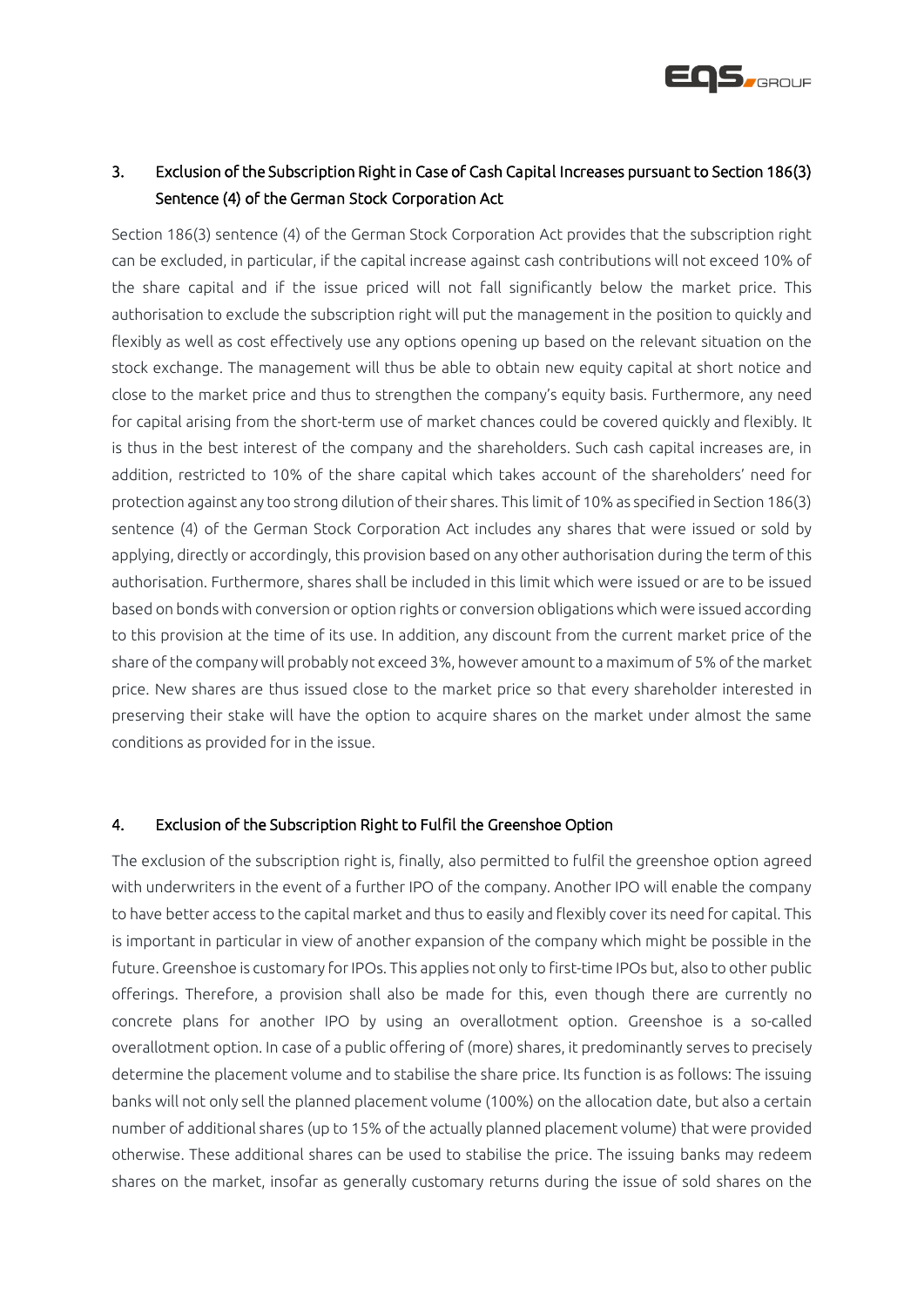

market result in a price reduction below the placement price. This helps to compensate for any price decline caused by returns. Insofar as such a redemption is not made on the market, the second element of the overallotment option takes effect, the coverage of the overalloted and sold shares, e.g. by other shareholders' shares or by a company's capital increase. Therefore, an overallotment option allows for a better utilisation of the market potential in pricing. Since investors can thus be given a certain security in the price development, they will be willing to pay a slightly higher price. The overallotment option will thus, besides and due to the stabilisation, lead to an increase of the earnings to be achieved in the issue and is thus in the interest of the company and the shareholders.

## 5. Exclusion of the Subscription Right for Bonds with Warrants and Convertible Bonds

In addition, it should be possible to exclude the subscription right with the consent of the Supervisory Board, insofar as it is necessary to provide the holders of existing bonds with warrants and/or convertible bonds or those to be issued in the future, with a subscription right for new shares, if that is provided for in the conditions of the relevant bonds. Such bonds normally include an anti-dilution mechanism to facilitate their placement on the capital market, which provides that such holders will, instead of being offered a reduction of the option or conversion price, be granted a subscription right for new shares, which the shareholders are also entitled to, when shares with subscription rights for shareholders are issued in the future. They will thus be put in the position as if their option or conversion right had already been exercised or a conversion obligation had already been fulfilled. The advantage is that the company – in contrast to an anti-dilution mechanism by reducing the option or conversion price – may achieve a higher issue price for the shares to be issued upon conversion or exercise of the option.

#### 6. **Exclusion of the Subscription Right to Implement a Scrip Dividend**

The Executive Board should, with the consent of the Supervisory Board, also be authorised to exclude the statutory subscription right of shareholders to be able to implement a scrip dividend under optimum conditions. In the context of a scrip dividend, shareholders are offered to contribute to the company, as a contribution in kind, their claim to a dividend distribution which arises under the profit appropriation resolution passed by the Annual General Meeting, in order to obtain new shares in the company. A scrip dividend can be implemented as a real subscription right issue, in particular by observing the provisions of Section 186(1) of the German Stock Corporation Act (minimum subscription period of two weeks) and Section 186(2) of the German Stock Corporation Act (announcement of the issue price no later than three days prior to the expiry of the subscription period). For this purpose, shareholders are only offered whole shares for subscription; for that part of the dividend claim that falls below (or exceeds) the subscription price for a whole share, shareholders might receive the cash